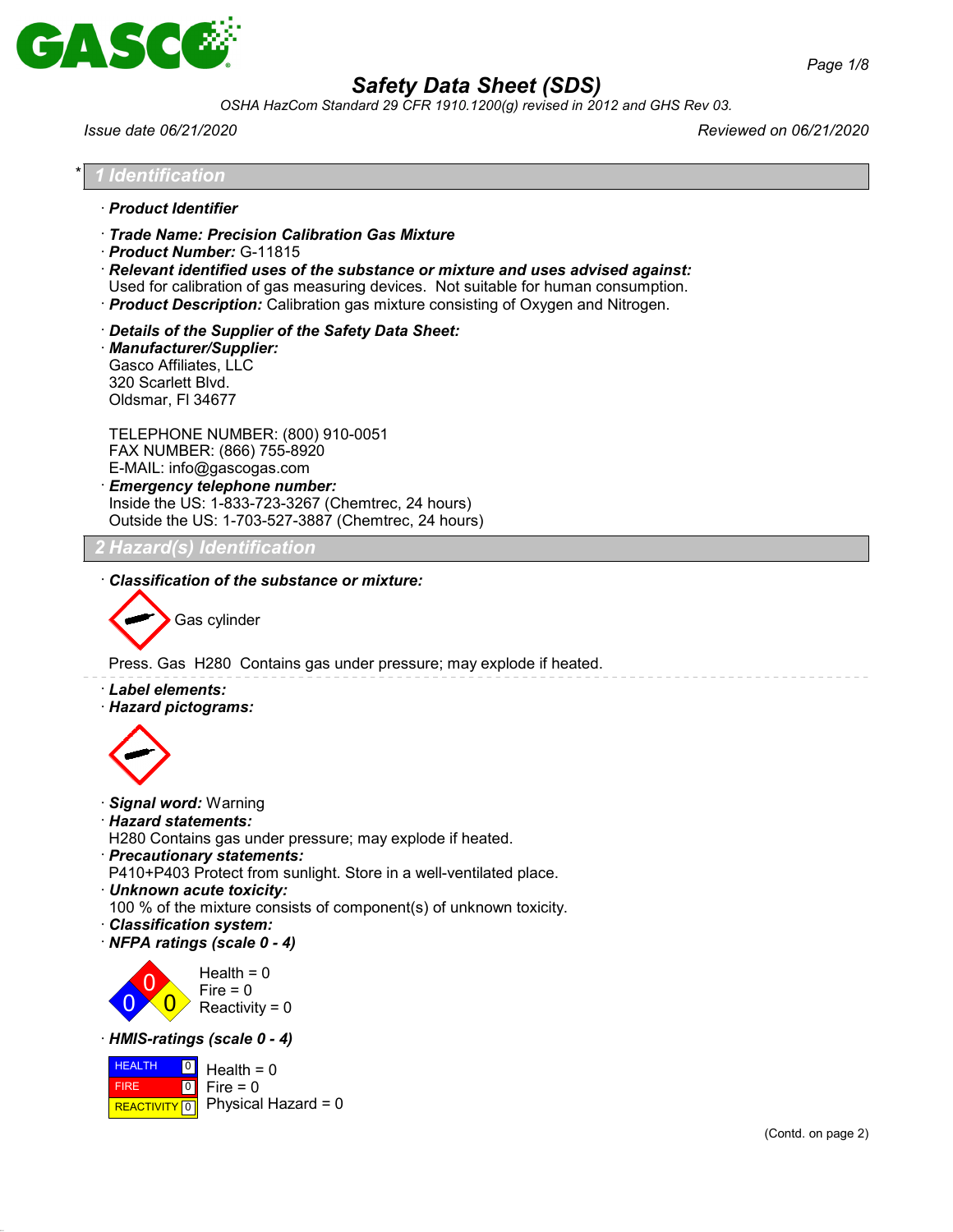*OSHA HazCom Standard 29 CFR 1910.1200(g) revised in 2012 and GHS Rev 03.*

*Issue date 06/21/2020 Reviewed on 06/21/2020*

#### *Trade Name: Precision Calibration Gas Mixture*

#### · *Hazard(s) not otherwise classified (HNOC):* None known

## *3 Composition/Information on Ingredients*

#### · *Chemical characterization: Mixtures*

· *Description:* Mixture of substances listed below with non-hazardous additions.

|  | · Dangerous Components:             |          |                                                           |                 |  |
|--|-------------------------------------|----------|-----------------------------------------------------------|-----------------|--|
|  | CAS: 7727-37-9<br>RTECS: QW 9700000 | Nitrogen | $\Diamond$ Press. Gas, H280; Simple Asphyxiant            | 80.51-99.99999% |  |
|  | CAS: 7782-44-7                      | Oxygen   | $\Diamond$ Oxid. Gas 1, H270; $\Diamond$ Press. Gas, H280 | 0.00001-19.49%  |  |
|  |                                     |          |                                                           |                 |  |

## *4 First-Aid Measures*

#### · *Description of first aid measures*

#### · *After inhalation:*

Supply fresh air. If required, provide artificial respiration. Consult doctor if symptoms persist. In case of unconsciousness place patient stably in the side position for transportation.

#### · *After skin contact:*

Generally, the product does not irritate the skin.

If skin irritation occurs, consult a doctor.

#### · *After eye contact:*

Rinse opened eye for several minutes under running water. If symptoms persist, consult a doctor.

· *After swallowing:* If swallowed and symptoms occur, consult a doctor.

· *Information for doctor*

· *Most important symptoms and effects, both acute and delayed:* No further relevant information available.

## · *Indication of any immediate medical attention and special treatment needed:*

No further relevant information available.

## *5 Fire-Fighting Measures*

## · *Extinguishing media*

- · *Suitable extinguishing agents:* Use fire fighting measures that suit the environment.
- · *For safety reasons unsuitable extinguishing agents:* No further relevant information.

## · *Special hazards arising from the substance or mixture:*

Closed containers may explode when exposed to extreme heat.

If incinerated, product will release the following toxic fumes: Oxides of Nitrogen (NOx).

· *Advice for firefighters*

This gas mixture is not flammable; however, containers, when involved in fire, may rupture or burst in the heat of the fire.

· *Special protective equipment for firefighters:*

As in any fire, wear self-contained breathing apparatus pressure-demand (NIOSH approved or equivalent) and full protective gear to prevent contact with skin and eyes.

## *6 Accidental Release Measures*

· *Personal precautions, protective equipment and emergency procedures:*

Ensure adequate ventilation.

Keep people at a distance and stay upwind.

· *Environmental precautions:* Inform authorities in case of gas release.

· *Methods and material for containment and cleaning up:*

Dispose of contaminated material as waste according to section 13. Ensure adequate ventilation.

Dispose of the collected material according to regulations.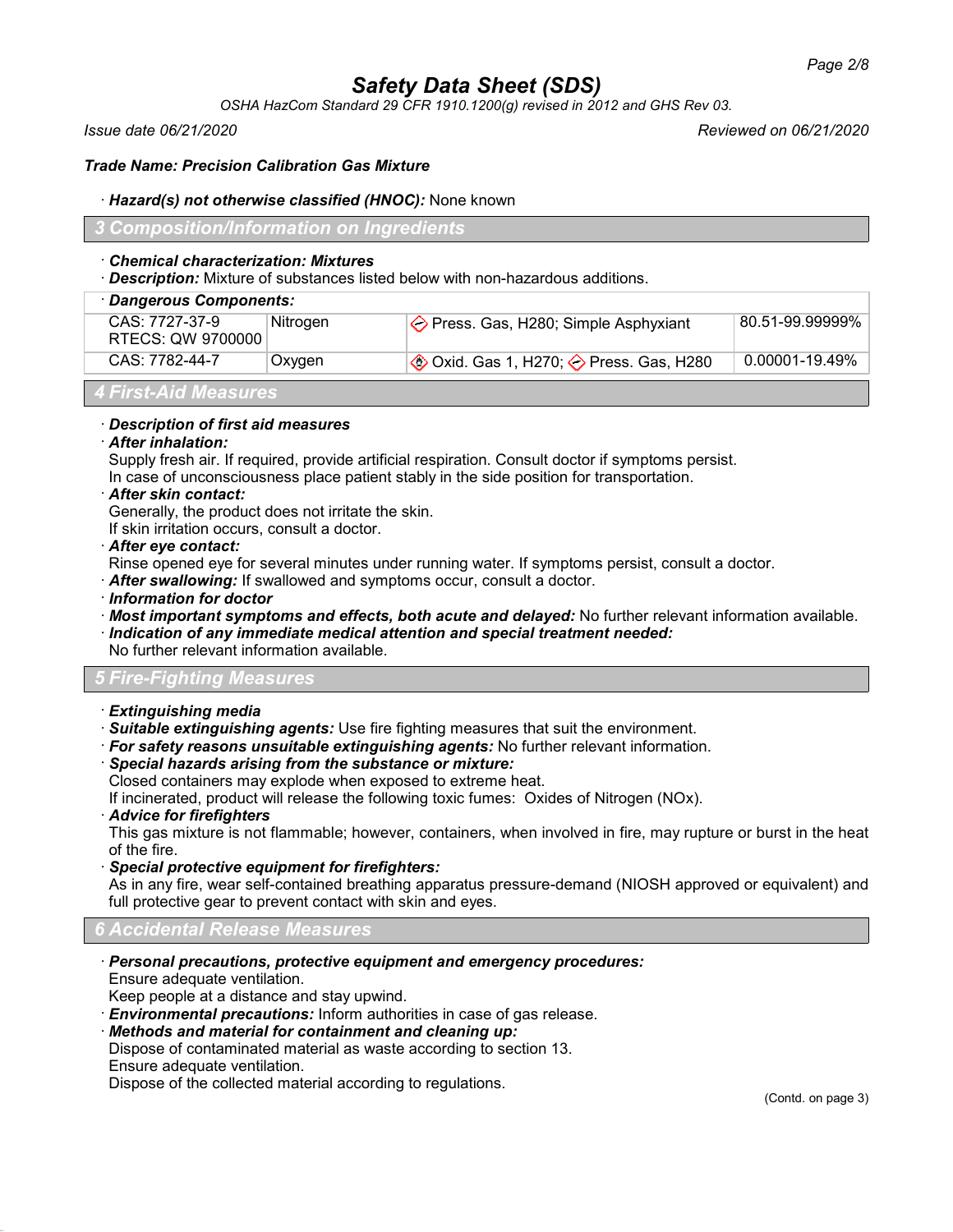*OSHA HazCom Standard 29 CFR 1910.1200(g) revised in 2012 and GHS Rev 03.*

*Issue date 06/21/2020 Reviewed on 06/21/2020*

## *Trade Name: Precision Calibration Gas Mixture*

#### · *Reference to other sections:*

See Section 7 for information on safe handling. See Section 8 for information on personal protection equipment. See Section 13 for disposal information.

## *7 Handling and Storage*

## · *Handling*

· *Precautions for safe handling:* No special precautions are necessary if used correctly.

## · *Information about protection against explosions and fires:*

Pressurized container: protect from sunlight and do not expose to temperatures exceeding 50°C, i.e. electric lights. Do not pierce or burn, even after use.

Do not spray on a naked flame or any incandescent material.

#### · *Conditions for safe storage, including any incompatibilities*

Store away from strong oxidizing agents, phosphorous, organic materials and powdered metals.

- · *Storage*
- · *Requirements to be met by storerooms and receptacles:*

Store in a cool location.

Cylinders should be firmly secured to prevent falling or being knocked over. Cylinders must be protected from the environment, and preferably kept at room temperature. Cylinders should be stored in dry, well-ventilated areas, away from sources of heat, ignition, and direct sunlight. Protect cylinders against physical damage. Full and empty cylinders should be segregated. Use a "first-on, first-out" inventory system to prevent full containers from being stored for long periods of time.

· *Information about storage in one common storage facility:* Not required.

- · *Further information about storage conditions:* Store in cool, dry conditions in well sealed receptacles.
- · *Specific end use(s):* No further relevant information available.

## *8 Exposure Controls/Personal Protection*

- · *Additional information about design of technical systems:* No further data; see section 7.
- · *Control parameters:*

## · *Components with occupational exposure limits:*

## **7727-37-9 Nitrogen**

TLV withdrawn TLV, see App. F; simple asphyxiant

· *Additional information:* The lists that were valid during the creation of this SDS were used as basis.

- · *Exposure controls:*
- · *Personal protective equipment*
- · *General protective and hygienic measures:*

Wash hands before breaks and at the end of work.

Keep away from foodstuffs, beverages and feed.

Avoid contact with the eyes and skin.

· *Breathing equipment:*

In case of brief exposure or low pollution use respiratory filter device. In case of intensive or longer exposure, use respiratory protective device that is independent of circulating air.

Use suitable respiratory protective device in case of insufficient ventilation.

- · *Protection of hands:* Not required.
- · *Penetration time of glove material:* Not applicable.

(Contd. on page 4)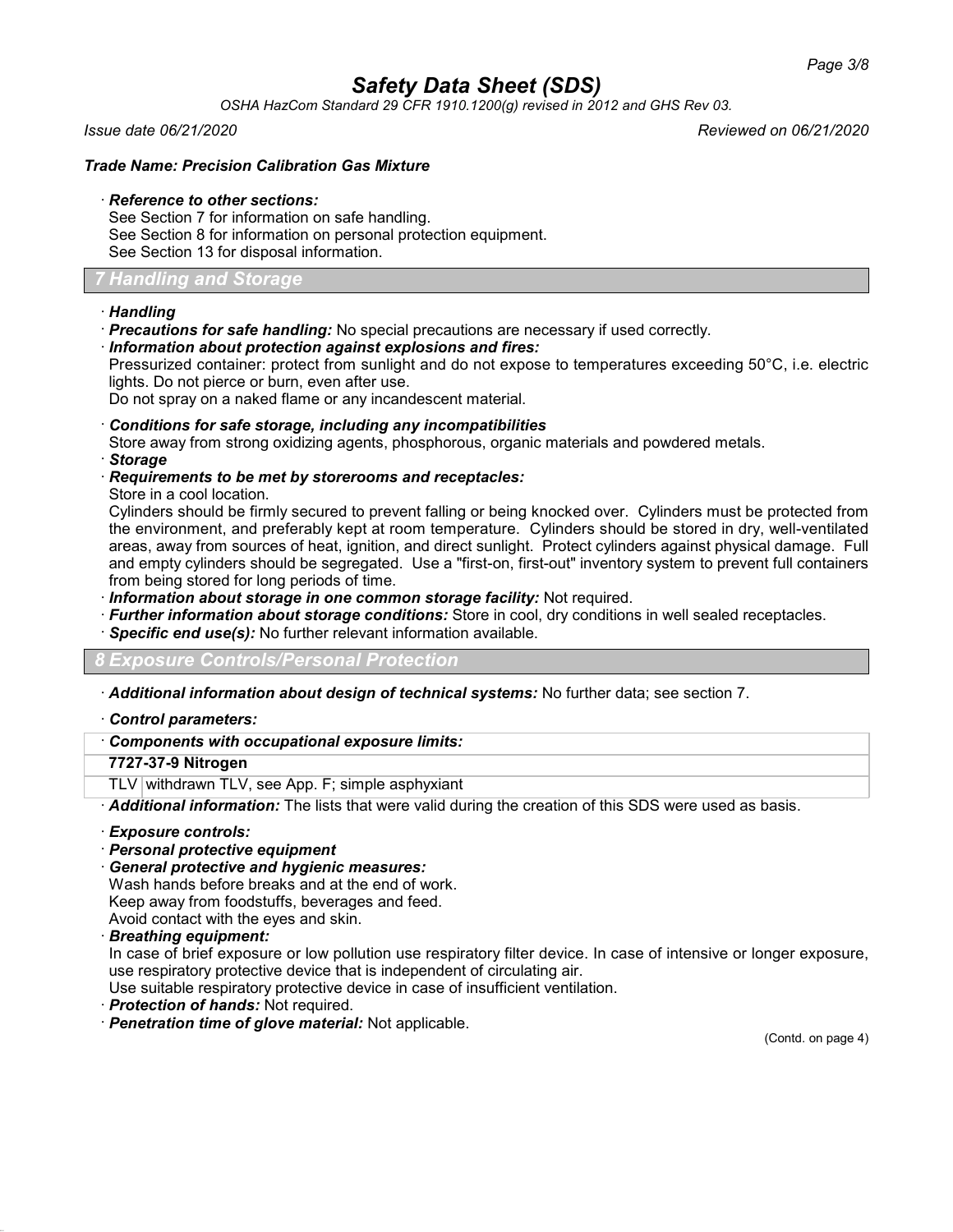*OSHA HazCom Standard 29 CFR 1910.1200(g) revised in 2012 and GHS Rev 03.*

*Issue date 06/21/2020 Reviewed on 06/21/2020*

## *Trade Name: Precision Calibration Gas Mixture*

## \* *9 Physical and Chemical Properties*

| Information on basic physical and chemical properties                        |                                            |  |
|------------------------------------------------------------------------------|--------------------------------------------|--|
| <b>General Information</b><br>· Appearance:                                  |                                            |  |
| Form:                                                                        | Gaseous                                    |  |
| Color:                                                                       | Clear, colorless                           |  |
| · Odor:                                                                      | Odorless                                   |  |
| Odor threshold:                                                              | Not determined.                            |  |
| · pH-value:                                                                  | Not available                              |  |
| Change in condition                                                          |                                            |  |
| <b>Melting point/Melting range:</b>                                          | Not determined.                            |  |
| <b>Boiling point/Boiling range:</b>                                          | Not determined.                            |  |
| · Flash point:                                                               | None                                       |  |
| · Flammability (solid, gaseous):                                             | Not determined.                            |  |
| · Decomposition temperature:                                                 | Not determined.                            |  |
| · Auto igniting:                                                             | Product is not self-igniting.              |  |
| · Danger of explosion:                                                       | Not determined.                            |  |
| · Explosion limits:                                                          |                                            |  |
| Lower:                                                                       | Not determined.                            |  |
| <b>Upper:</b>                                                                | Not determined.                            |  |
| · Vapor pressure:                                                            | Not determined.                            |  |
| · Density:                                                                   |                                            |  |
| <b>Relative density:</b>                                                     | Not determined.                            |  |
| Vapor density:                                                               | Not determined.                            |  |
| <b>Evaporation rate:</b>                                                     | Not applicable.                            |  |
| · Solubility in / Miscibility with:                                          |                                            |  |
| Water:                                                                       | Not miscible or difficult to mix.          |  |
| · Partition coefficient (n-octanol/water): Not determined.                   |                                            |  |
| · Viscosity:                                                                 |                                            |  |
| Dynamic:                                                                     | Not determined.                            |  |
|                                                                              | Not determined.                            |  |
|                                                                              |                                            |  |
| <b>Kinematic:</b><br>Other information:<br><b>0 Stability and Reactivity</b> | No further relevant information available. |  |

· *Reactivity:* No further relevant information available.

· *Chemical stability:* Stable under normal conditions.

· *Thermal decomposition / conditions to be avoided:* No decomposition if used according to specifications.

- · *Possibility of hazardous reactions:* No dangerous reactions known.
- · *Conditions to avoid:* No further relevant information available.
- · *Incompatible materials:* Strong oxidizing agents, phosphorous, organic materials and powdered metals.

· *Hazardous decomposition products:* Nitrogen Oxides (NOx).

(Contd. on page 5)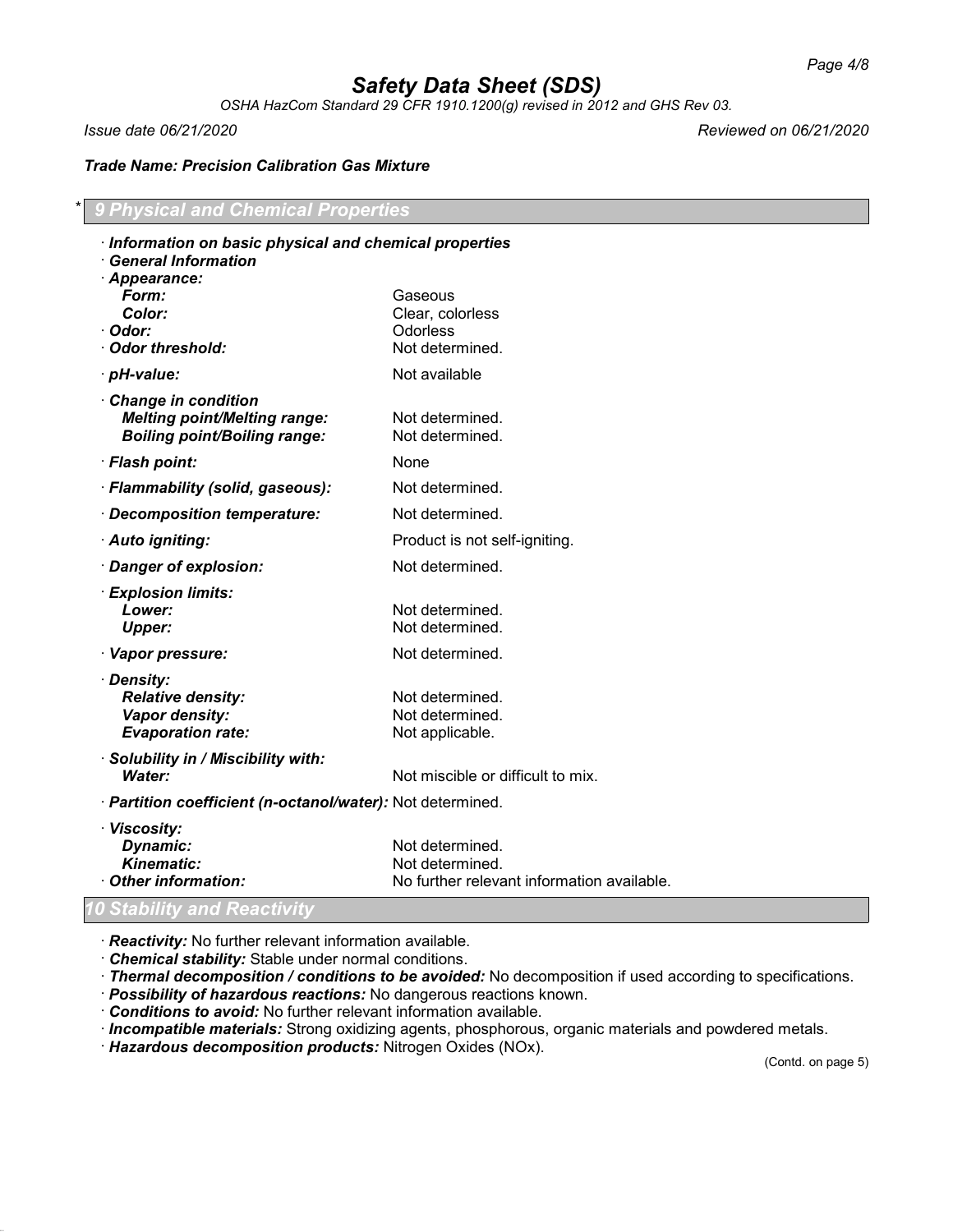*OSHA HazCom Standard 29 CFR 1910.1200(g) revised in 2012 and GHS Rev 03.*

*Issue date 06/21/2020 Reviewed on 06/21/2020*

#### *Trade Name: Precision Calibration Gas Mixture*

## *11 Toxicological Information*

- · *Information on toxicological effects:*
- · *Acute toxicity:*
- · *LD/LC50 values that are relevant for classification:* No data available.
- · *Primary irritant effect:*
- · *On the skin:* No irritating effect.
- · *On the eye:* No irritating effect.
- · *Additional toxicological information:*
- · *Carcinogenic categories:*
- · *IARC (International Agency for Research on Cancer):*
- Group 1 Carcinogenic to humans
- Group 2A Probably carcinogenic to humans
- Group 2B Possibly carcinogenic to humans
- Group 3 Not classifiable as to its carcinogenicity to humans
- Group 4 Probably not carcinogenic to humans

None of the ingredients are listed.

#### · *NTP (National Toxicology Program):*

None of the ingredients are listed.

· *OSHA-Ca (Occupational Safety & Health Administration):*

None of the ingredients are listed.

## *12 Ecological Information*

#### · *Toxicity:*

- · *Aquatic toxicity:* No further relevant information available.
- · *Persistence and degradability:* No further relevant information available.
- · *Behavior in environmental systems:*
- · *Bioaccumulative potential:* No further relevant information available.
- · *Mobility in soil:* No further relevant information available.
- · *Additional ecological information:*
- · *General notes:* Generally not hazardous for water.
- · *Results of PBT and vPvB assessment:*
- · *PBT:* Not applicable.
- · *vPvB:* Not applicable.
- · *Other adverse effects:* No further relevant information available.

## *13 Disposal Considerations*

- · *Waste treatment methods*
- · *Recommendation:*

Release all residual gas pressure in a well ventilated area. Verify the cylinder is completely empty (0 PSIG). Remove or cover any hazard labels. Return empty cylinder for recycling.

NOTE: Check with the local easte authority before placing any gas cylinder into waste container for pickup. GASCO encourages the consumer to return all cylinders.

· *Waste disposal key:* The U.S. EPA has not published waste disposal numbers for this product's components.

- · *Uncleaned packaging*
- · *Recommendation:* Return cylinder and unused product to supplier.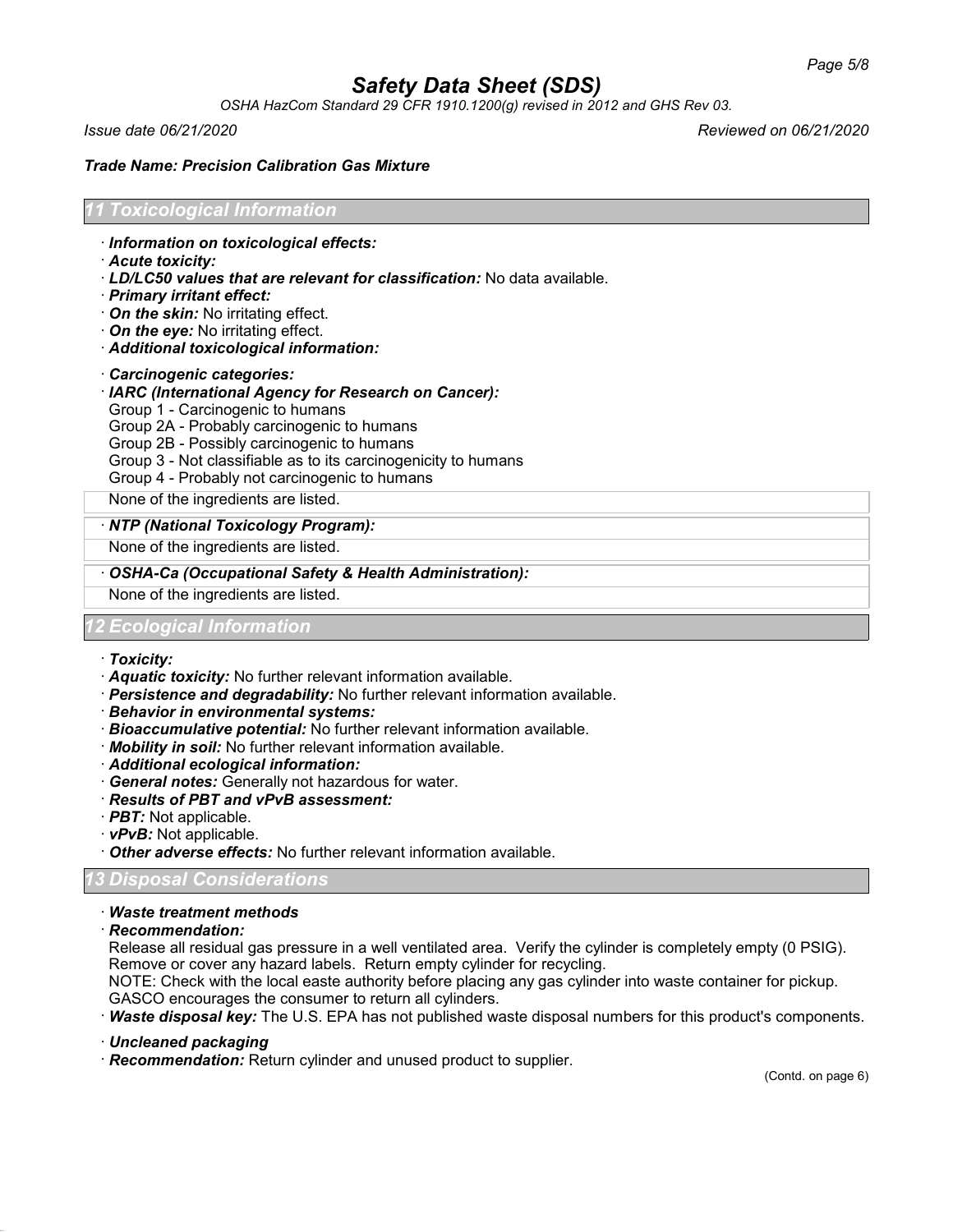*OSHA HazCom Standard 29 CFR 1910.1200(g) revised in 2012 and GHS Rev 03.*

*Issue date 06/21/2020 Reviewed on 06/21/2020*

*Trade Name: Precision Calibration Gas Mixture*

| 4 Transport Information                                                                                                                                                                                                                                                                          |                                                                                                                  |  |  |
|--------------------------------------------------------------------------------------------------------------------------------------------------------------------------------------------------------------------------------------------------------------------------------------------------|------------------------------------------------------------------------------------------------------------------|--|--|
| · UN-Number:<br>· DOT, ADR/ADN, IMDG, IATA<br>· UN proper shipping name:<br>$\cdot$ DOT<br>· ADR/ADN<br>$·$ IMDG, IATA<br>· Transport hazard class(es):<br>$\cdot$ DOT                                                                                                                           | <b>UN1956</b><br>Compressed gas, n.o.s.<br>UN1956 Compressed gas, n.o.s.<br>COMPRESSED GAS, N.O.S.               |  |  |
| · Class:<br>· Label:                                                                                                                                                                                                                                                                             | 2.2<br>2.2                                                                                                       |  |  |
| · ADR/ADN                                                                                                                                                                                                                                                                                        |                                                                                                                  |  |  |
| · Class:<br>· Label:                                                                                                                                                                                                                                                                             | 2.21A<br>2.2                                                                                                     |  |  |
| · IMDG, IATA                                                                                                                                                                                                                                                                                     |                                                                                                                  |  |  |
| · Class:<br>· Label:<br>· Packing group:<br>· DOT, ADR/ADN, IMDG, IATA<br>· Environmental hazards:<br>· Special precautions for user:<br>· Hazard identification number (Kemler code): 20<br>· EMS Number:<br>Transport in bulk according to Annex II of<br><b>MARPOL73/78 and the IBC Code:</b> | 2.2<br>2.2<br>Non-Regulated Material<br>Not applicable.<br>Not applicable.<br>$F-C, S-V$<br>Not applicable.      |  |  |
| · Transport/Additional information:                                                                                                                                                                                                                                                              |                                                                                                                  |  |  |
| $\cdot$ DOT<br>· Quantity limitations:                                                                                                                                                                                                                                                           | On passenger aircraft/rail: 75 kg<br>On cargo aircraft only: 150 kg                                              |  |  |
| · ADR/ADN<br>· Excepted quantities (EQ):                                                                                                                                                                                                                                                         | Code: E1<br>Maximum net quantity per inner packaging: 30 ml<br>Maximum net quantity per outer packaging: 1000 ml |  |  |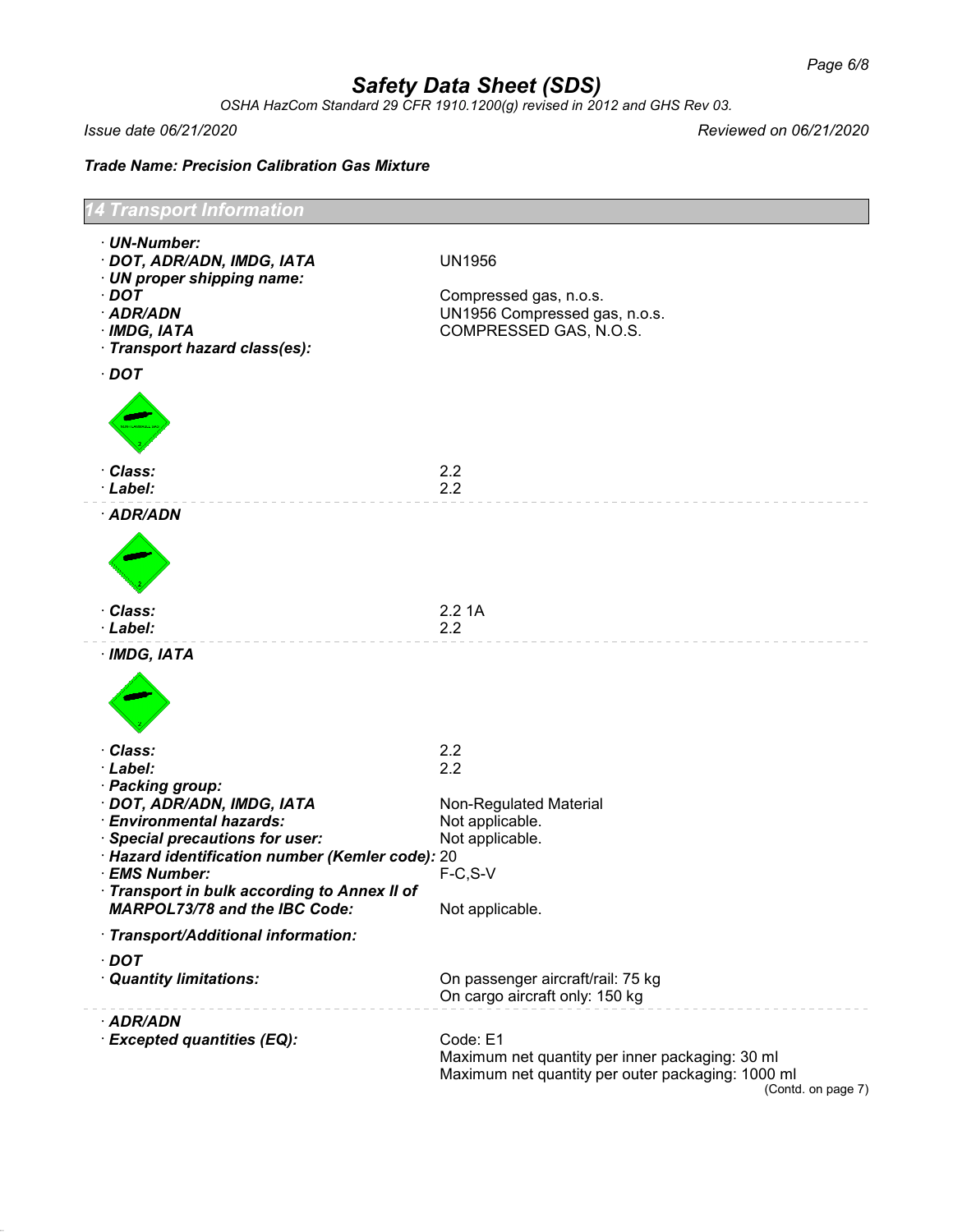*OSHA HazCom Standard 29 CFR 1910.1200(g) revised in 2012 and GHS Rev 03.*

*Issue date 06/21/2020 Reviewed on 06/21/2020*

*Trade Name: Precision Calibration Gas Mixture*

|  | ۰.<br>×<br>v |
|--|--------------|
|--|--------------|

| $\cdot$ Limited quantities (LQ): | 120 ml                                            |
|----------------------------------|---------------------------------------------------|
| · Excepted quantities (EQ):      | Code: E1                                          |
|                                  | Maximum net quantity per inner packaging: 30 ml   |
|                                  | Maximum net quantity per outer packaging: 1000 ml |
| · UN "Model Regulation":         | UN 1956 COMPRESSED GAS, N.O.S., 2.2               |
|                                  |                                                   |

*15 Regulatory Information*

#### · *Safety, health and environmental regulations/legislation specific for the substance or mixture:* · *SARA (Superfund Amendments and Reauthorization):*

· *Section 355 (extremely hazardous substances):* None of the ingredients are listed. · *Section 313 (Specific toxic chemical listings):* None of the ingredients are listed.

· *TSCA (Toxic Substances Control Act):*

7727-37-9 Nitrogen

7782-44-7 Oxygen

· *California Proposition 65:*

· *Chemicals known to cause cancer:*

None of the ingredients are listed.

· *Chemicals known to cause reproductive toxicity for females:*

None of the ingredients are listed.

· *Chemicals known to cause reproductive toxicity for males:*

None of the ingredients are listed.

· *Chemicals known to cause developmental toxicity:*

None of the ingredients are listed.

· *New Jersey Right-to-Know List:*

All ingredients are listed.

· *New Jersey Special Hazardous Substance List:*

None of the ingredients are listed.

· *Pennsylvania Right-to-Know List:*

All ingredients are listed.

· *Pennsylvania Special Hazardous Substance List:*

None of the ingredients are listed.

## · *Carcinogenic categories:*

· *EPA (Environmental Protection Agency):*

None of the ingredients are listed.

· *TLV (Threshold Limit Value established by ACGIH):*

None of the ingredients are listed.

· *NIOSH-Ca (National Institute for Occupational Safety and Health):*

None of the ingredients are listed.

· *GHS label elements*

The product is classified and labeled according to the Globally Harmonized System (GHS).